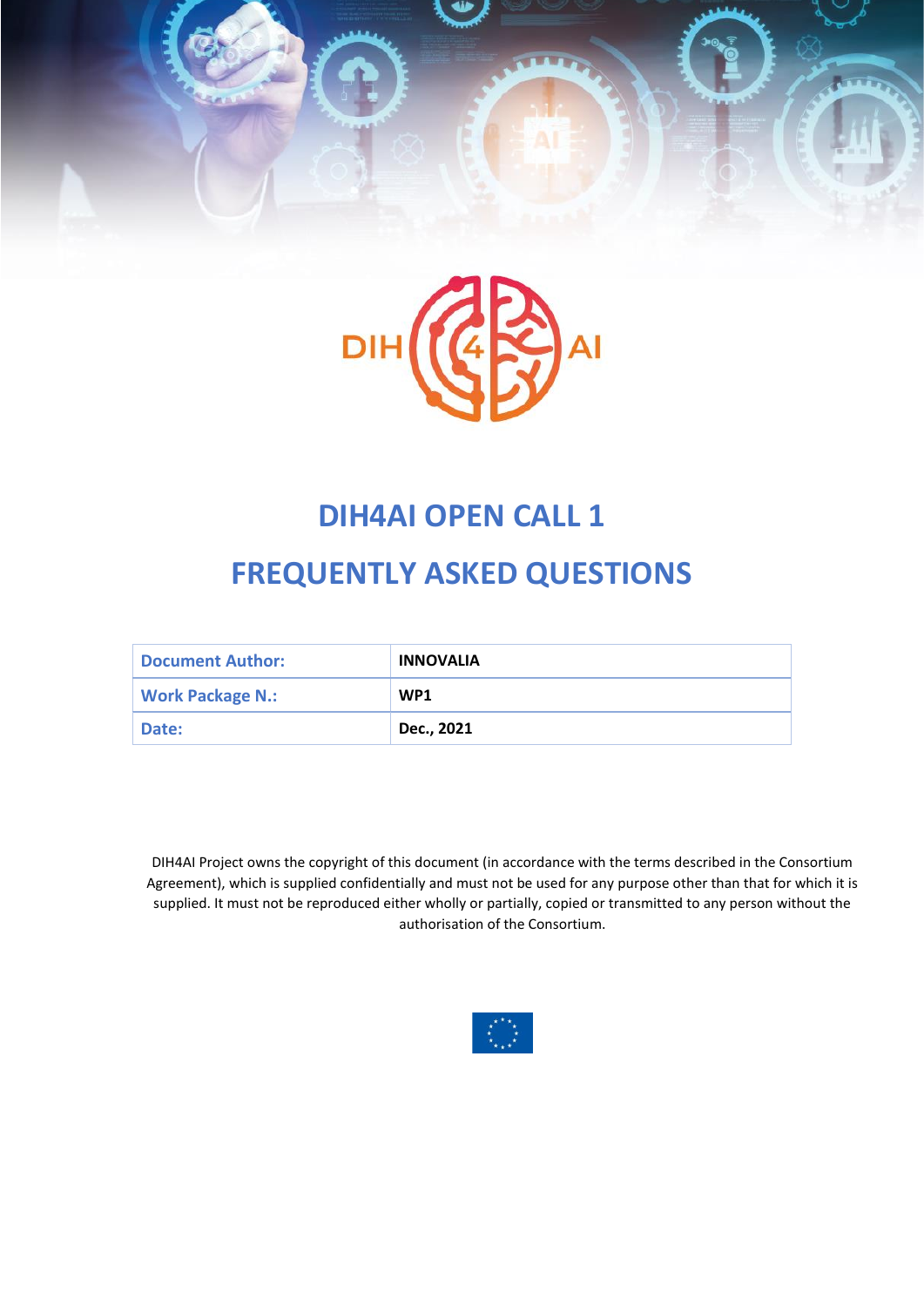

# Index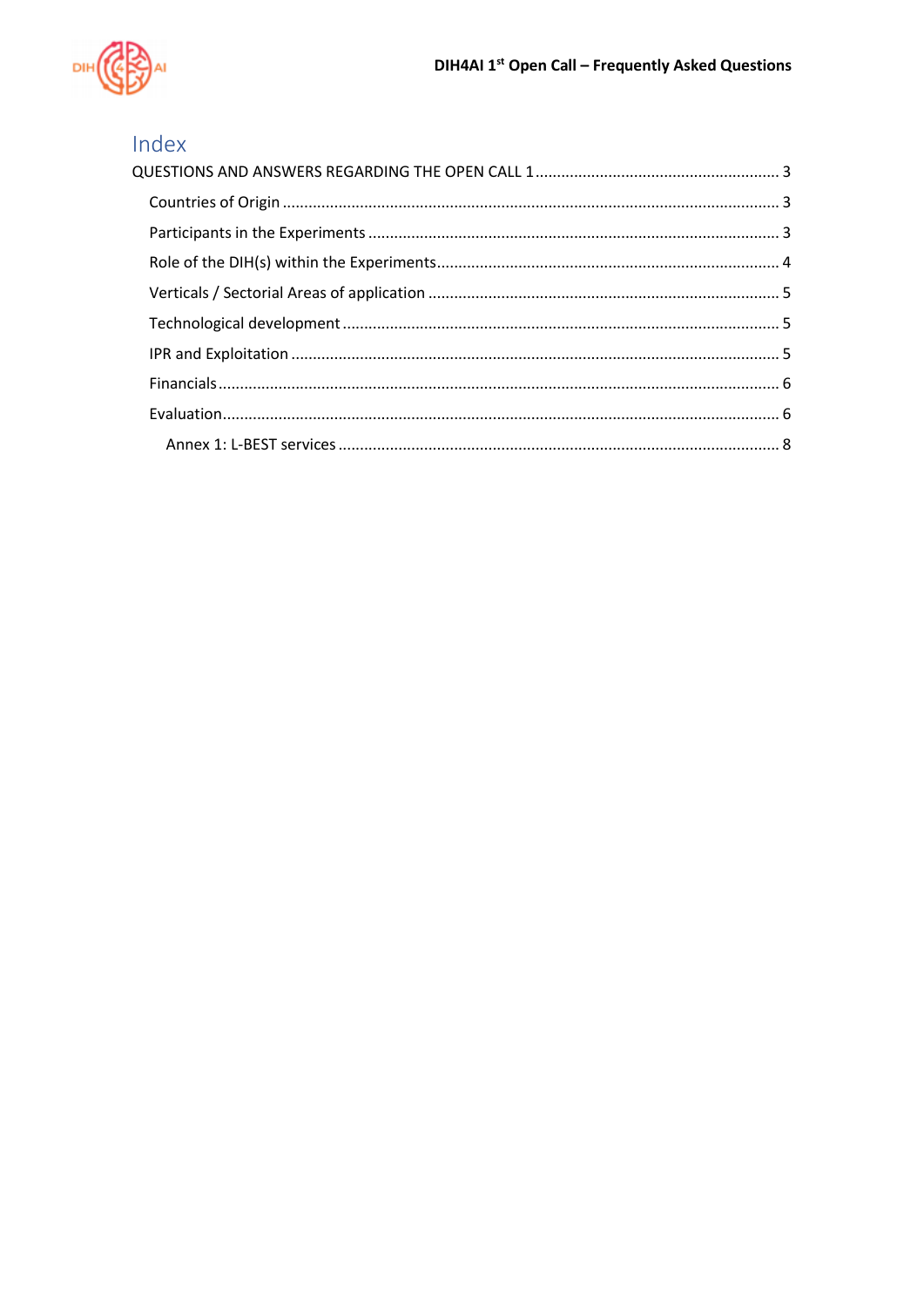

# <span id="page-2-0"></span>QUESTIONS AND ANSWERS REGARDING THE OPEN CALL 1

# <span id="page-2-1"></span>Countries of Origin

#### ➢ **Can an SME from a country which is outside the EU-27 Region?**

[Here you can find a list of Associated Countries who are eligible](https://ec.europa.eu/info/research-and-innovation/strategy/strategy-2020-2024/europe-world/international-cooperation_en#countries-and-regions) for H2020, apart from [the EU-28 ones.](https://ec.europa.eu/info/research-and-innovation/strategy/strategy-2020-2024/europe-world/international-cooperation_en#countries-and-regions)

# <span id="page-2-2"></span>Participants in the Experiments

#### ➢ **Can one SME apply along with a DIH which is not actually its regional DIH?**

Yes. The "regional DIH" terminology refers to DIHs included in the [JRC Catalogue,](https://s3platform.jrc.ec.europa.eu/digital-innovation-hubs-tool) relatively near the SME or the SME being part of its Ecosystem, who has proven capacities on the AI domain in terms of infrastructure, "know-how" and experience. The term "regional" is being commonly used to reflect the very same concept of DIH, i.e., Smart Specialisation and supporting SME digitisation to overcome the geographical and ecosystem barriers and some others such as the language used for intercommunication of agents, for instance).

In summary, as long as the collaboration among the AI SMEs and "regional" AI DIHs responds to the challenges and terms of the Call (whether type 'A' or 'B'), their collaboration is not restricted to any particular geographical boundary.

➢ **If there is a case in which there is an established regional DIH with expertise on the AI domain, and this DIH is formed by several entities (Universities, Research and Technological Organisations, etc.), may one of these individual entities represent the DIH in a mini-consortium?** 

The criterium established by the Call is that the DIH must be included in the [JRC](https://s3platform.jrc.ec.europa.eu/digital-innovation-hubs-tool)  [Catalogue.](https://s3platform.jrc.ec.europa.eu/digital-innovation-hubs-tool) However, if a single entity which is part of that specific DIH does have the infrastructure and "know-how" in order to support an experiment standalone, it is eligible as part of the mini-consortium for the DIH4AI Open Call 1 in representation of that DIH.

This may happen, since, often, DIHs are not yet constituted legal entities themselves.

➢ **May a DIH who is categorised in the JRC Catalogue as "In preparation" or "Potential DIH from H2020" apply as participant for the Open Call 1 within a mini-consortium?**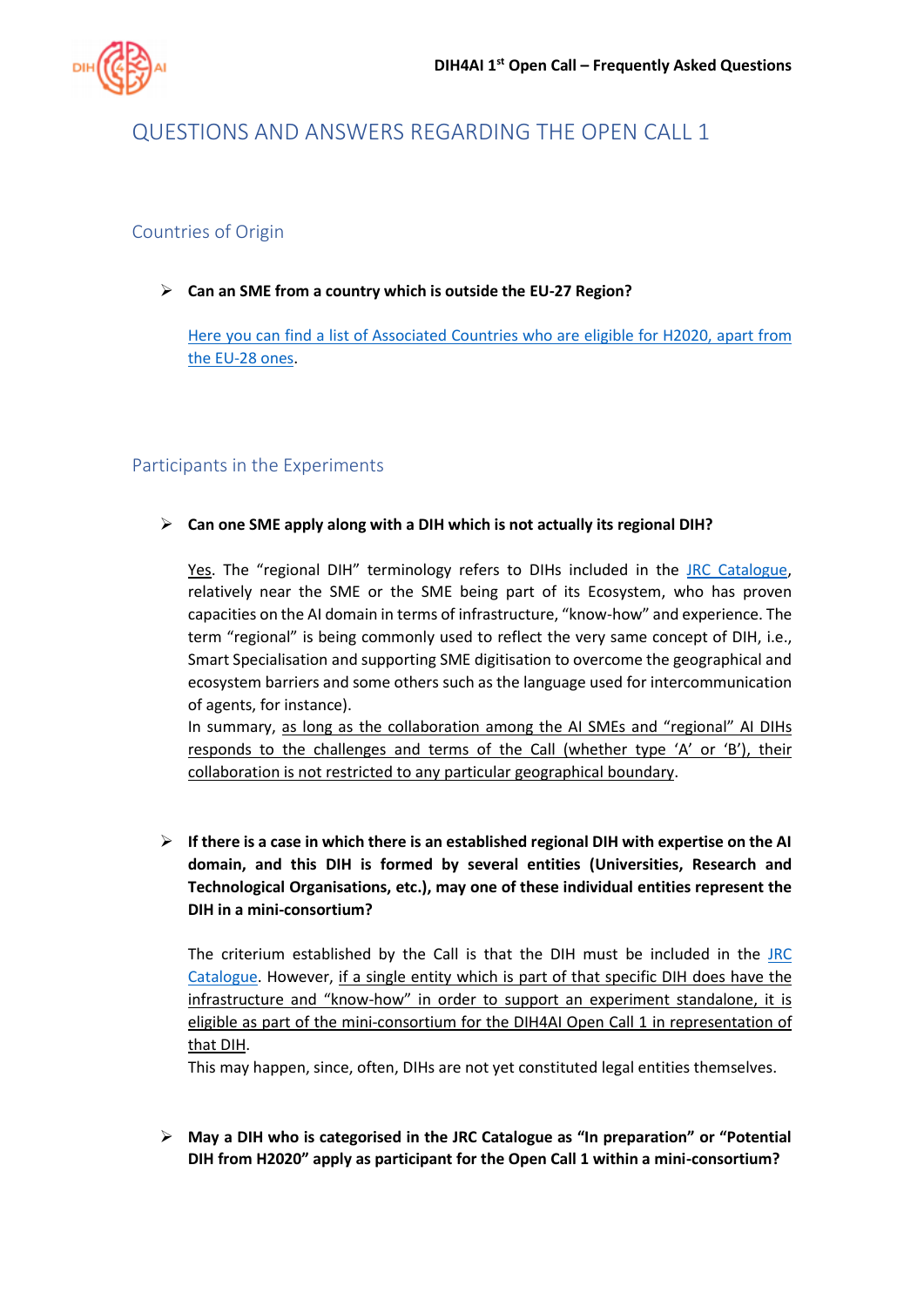

Yes, as long as they are included in the Catalogue, the "Evolutionary status" does not matter and they may apply along with an AI SME.

#### ➢ **May an organisation apply more than once to the Call – to be chosen for funding in more than one mini-consortia?**

This is strictly forbidden for the AI SMEs, who can only apply to the Open Call 1 as being part of one (1) mini-consortium.

For the DIHs, there is the possibility that they could be present in more than one proposal; but, eventually, at the evaluation process, the role of the DIH4AI Consortium will consist in ensuring a geographical balance criterion among all European regions, in terms of DIHs incorporated to the network.

# ➢ **Which kind of agreement is needed, between the participants in the mini-consortium? Do the mini-consortium needs to share the details for the collaboration at the time of submitting the proposal?**

This is totally external to the DIH4AI Consortium, and up to the participants in each proposal. The DIH4AI Consortium will not ask for the contractual conditions in which the SME-DIH collaboration is performed.

The participants should, however, state, in the proposal, which kind of support, in the form of services, are to be provided by the DIH, as part of the Experiment. It is not mandatory to follow the L-BEST categorisation in the [Annex 1;](#page-7-0) but, instead, it is just provided as support and possible inspiration.

Please, advance to the next question for more information on this topic.

# <span id="page-3-0"></span>Role of the DIH(s) within the Experiments

# ➢ **Which kind of support must the DIH(s) present in each proposal offer to the leading Technology Provider SME, as part of the Experiment? What does "Training and Skills Development and Technical Scouting and Mentoring" mean?**

A list of services is provided in the [Annex 1](#page-7-0) to this Frequently Asked Questions (FAQ) document, according to the categorisation made by the DIH4AI Project, in good alignment with EU DIH service corridors. It provides an insight on the different service categories and types of individual services, and may serve as inspiration for AI SMEs. The kind of services offered should not exclusively be from the Skills Development and Technology Development categories. However, there should be at least one service from any of these two grand Service Categories considered by the proposal.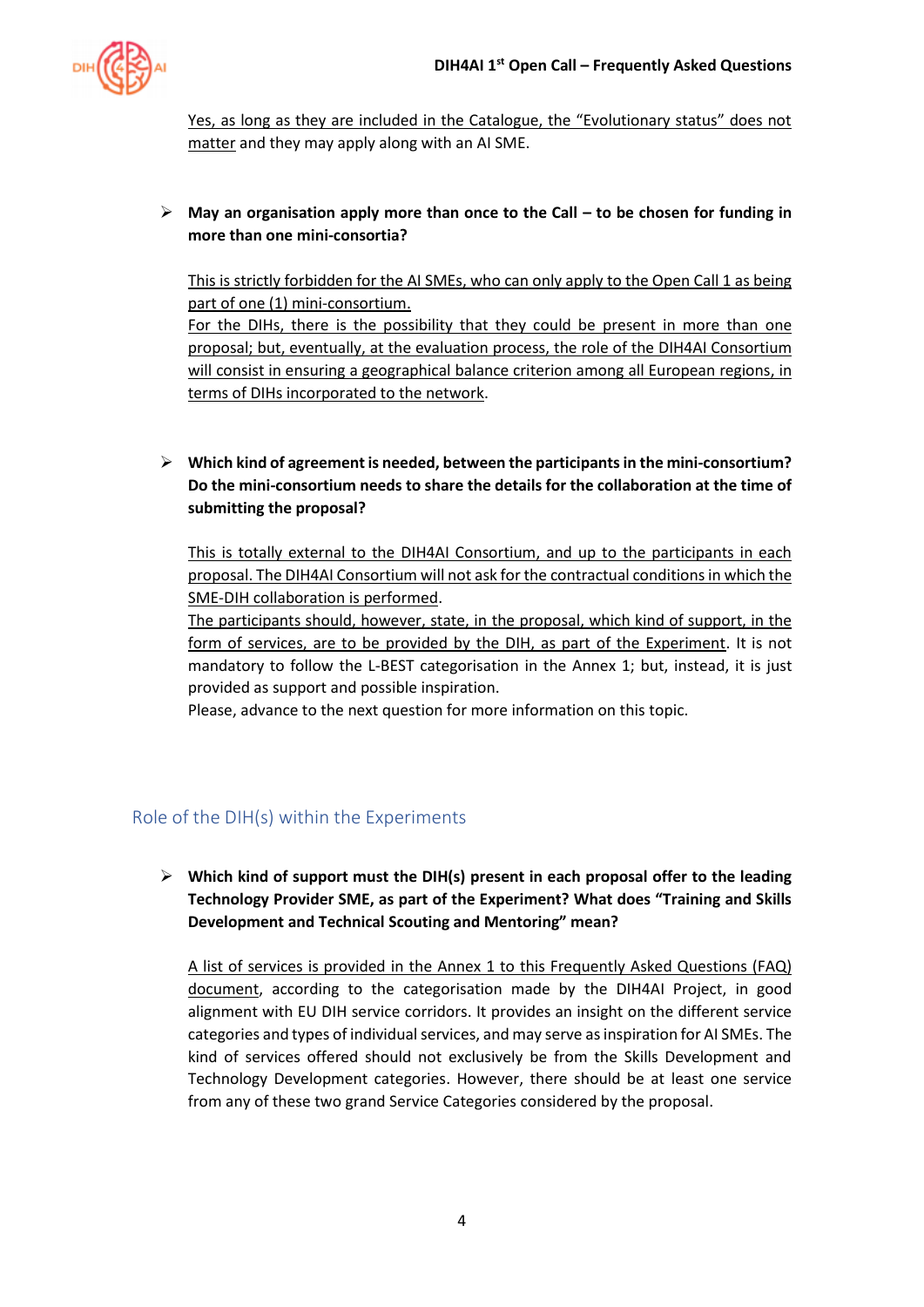

➢ **Which kind of support can one applicant SME expect from the DIHs from within the DIH4AI Consortium?** 

The Technical and Skills development support will actually come from the DIH(s) present in the mini-consortia who apply for the Open Call and are selected in the evaluation process.

# <span id="page-4-0"></span>Verticals / Sectorial Areas of application

➢ **May an AI SME participate with a solution designed for another vertical (Energy, Health, Transport, etc.)?** 

The in-development solution must be applied to any of the 5 sectorial areas proposed in the Open Call 1 (Agrifood, Earth Observation, Finance and Insurance, Manufacturing, and Public Administration). However, an AI SME who has designed, and, until now, tested a solution for another vertical (Energy or Health, for example), may find another end user SME (a Manufacturing SME, for instance) from one of these 5 mentioned sectors, or a Public Body, and participate in the Open Call 1 by providing yet another application to their solution.

# <span id="page-4-1"></span>Technological development

➢ **Which level of technological maturity should the AI SMEs be seeking, for their solutions, after the Experiment?** 

The solutions should be around TRL levels 7-8. Participants may have in-development solutions at TRL 4-5, at the time of submitting the proposal – this is just provided as reference.

# <span id="page-4-2"></span>IPR and Exploitation

➢ **Who will have the exploitation rights of the solution developed within the Experiment?** 

The owners of the solution will be the participants of each mini-consortium, this is, the participants of each Open Call Experiment. The exploitation model shall be decided internally among them, as it is understood as something external to the DIH4AI beneficiaries.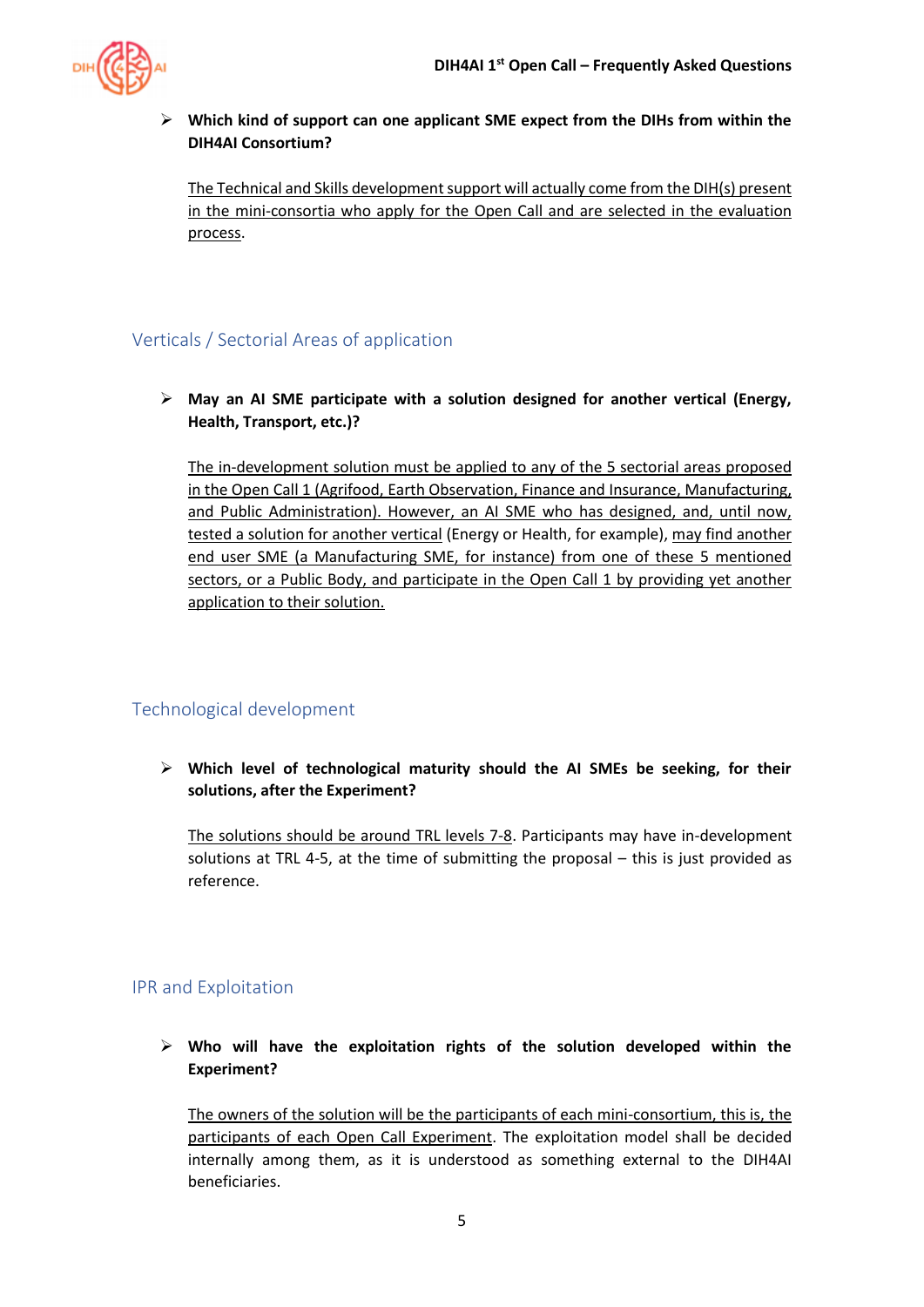

➢ **What does "feasibility analysis of the solution in the AI4EU catalogue" mean? Why will this be considered at the time of evaluating the proposal?** 

This means that, as one of the objectives of the DIH4AI Open Call is to enlarge the catalogue of experiments available for the European AI-on-demand Platform (AI4EU), the proposers which consider their plans to include their solutions in the AI4EU platform already in the proposal will be more positively evaluated.

#### <span id="page-5-0"></span>Financials

#### ➢ **Are the Indirect Costs of 25% fixed in the proposal?**

Yes, this is due to H2020 regulations, which are applicable in this case. Indirect Costs are calculated as the 25% of the Personnel, Equipment, Consumables and Travel. At the time of elaborating the Financial Reports, however, a "lump sum" approach will be taken and costs will not need to be justified concept-by-concept by participants in the Experiments. More information about this approach is provided in the following question.

#### ➢ **In terms of the financial aspect, what does the concept of "lump sum" mean?**

This means that, in the proposal, the budget must be divided in the specified categories (Personnel, Equipment, Travel, Licensing, Subcontracting, and fixed indirect costs of 25%), in order to calculate the financial support each participant of the mini-consortium is eligible to. However, in the submitted cost statements, during the development of the Experiment, the DIH4AI Consortium will not ask the Open Call 1 winners for the detail of, for instance, how many PMs invested have corresponded to one researcher or another.

This is done in order to facilitate that the maximum efforts are assigned to technical development, instead of to administrative purposes.

#### <span id="page-5-1"></span>Evaluation

#### ➢ **How will the evaluation process be performed?**

The evaluation will be mixed, both internal and external.

External experts (who can apply also, through the EMS, to participate in this evaluation process, until the deadline date) will be in charge of evaluating the proposals, as per the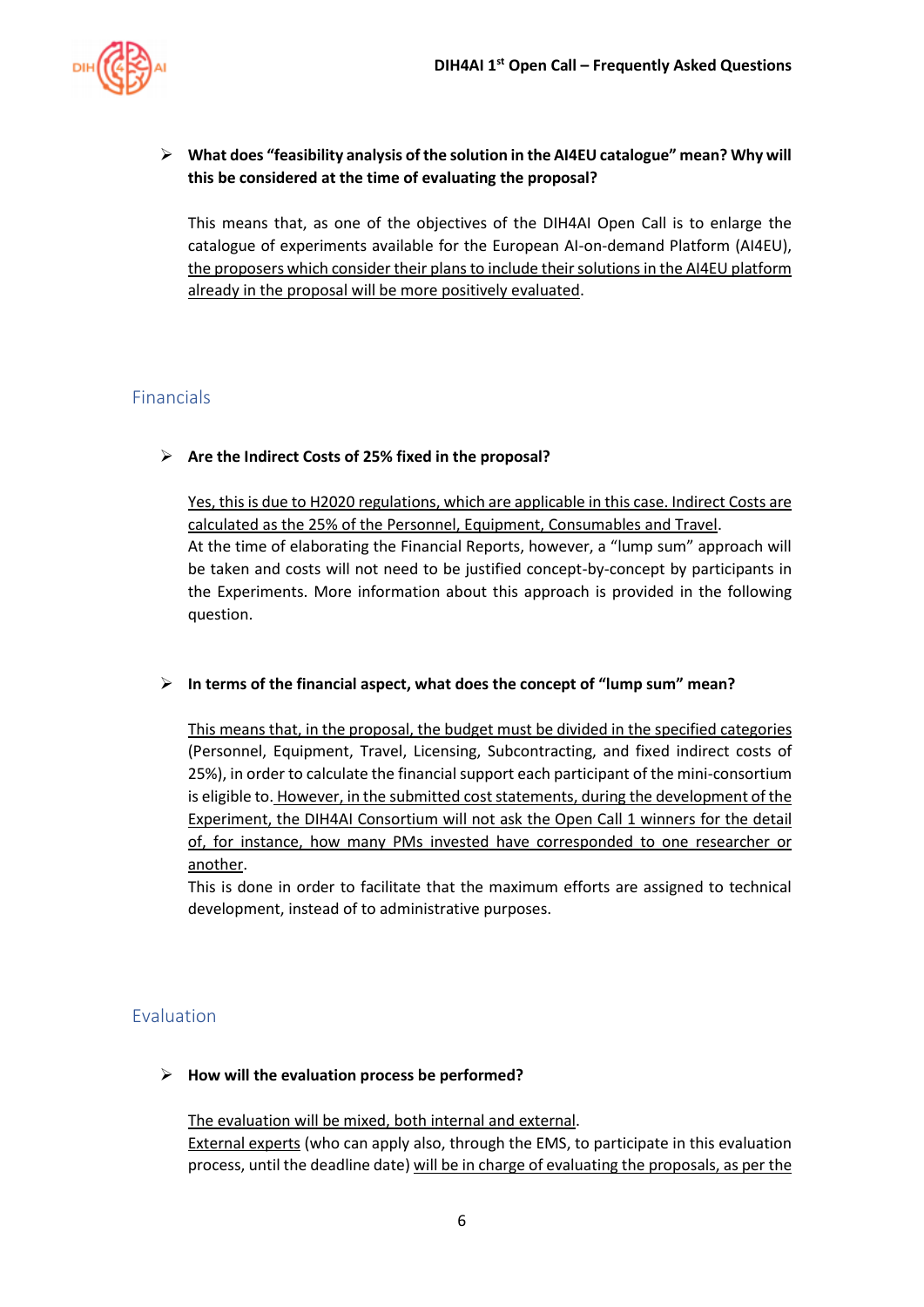

3 criteria specified in the Guide for Applicants (Excellence and Innovation, Impact and Industrial Relevance, and Implementation).

The internal role of the DIHs, at the same time, will consist in guaranteeing a balance between the Intra-Regional and Cross-Regional Experiments, and, also, in procuring the extension of the AI DIH network to as many European regions as possible.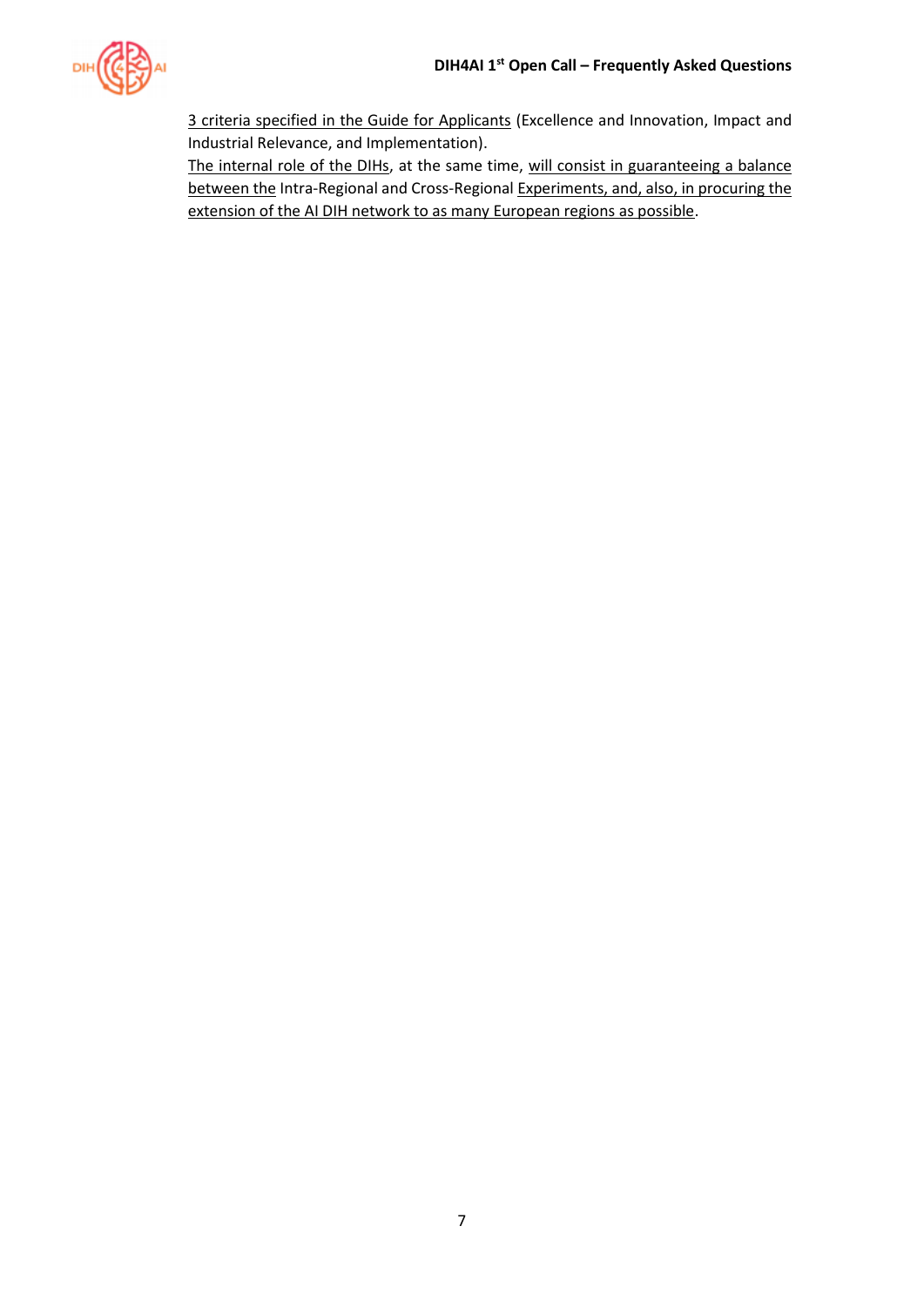

# <span id="page-7-0"></span>Annex 1: L-BEST services

| <b>Service</b><br><b>Category</b><br>(L BEST) | <b>Service sub-Class</b>                                                                         | <b>Relation to individual Services provided</b>                                                                                                                                                                                                                                                                                                                         |
|-----------------------------------------------|--------------------------------------------------------------------------------------------------|-------------------------------------------------------------------------------------------------------------------------------------------------------------------------------------------------------------------------------------------------------------------------------------------------------------------------------------------------------------------------|
| <b>LEGAL and ETHICAL</b>                      | <b>Legal and IPR Assistance</b>                                                                  | This group of services describes all the<br>activities to the support SMEs in ensuring<br>legal compliance in the<br>design,<br>the<br>deployment and/or use of the AI solutions,<br>in terms of legal advice and support, IPR<br>assistance<br>and<br>management,<br>Model<br>agreements and assistance, and Regulatory<br><b>Sandboxes</b>                            |
|                                               | <b>Ethical AI Organisational</b><br><b>Support</b>                                               | This group of services describes all the<br>activities to support SMEs in responding to<br>business<br>review<br>and<br>processes<br>organizational changes to ensure a more<br>trustworthy AI. It includes support for the<br>definition of an internal AI Code of Conduct,<br>Ethics-related organizational measures and<br>training on Ethical and Legal AI services |
|                                               | <b>Ethical</b><br><b>AI</b><br><b>Lifecycle</b><br><b>Assistance</b><br>and<br><b>Assessment</b> | This group of services describes all the<br>activities related to support SMEs when<br>dealing with a single AI-based solution,<br>across its entire development life cycle,<br>from the design to deployment and, last,<br>monitoring (risk assessment, development<br>of ethically-aware AI solutions, conformity<br>assessment, certification and audit)             |
| Development<br><b>BUSINESS</b>                | acceleration<br><b>Incubation</b><br>support                                                     | To drive customers to access to basic and<br>specialised facilities (from meeting rooms<br>and co-working areas to laboratories and<br>high technological infrastructures) and to<br>support them in business development                                                                                                                                               |
|                                               | <b>Access to finance</b>                                                                         | To connect the customer with different<br>funding sources (EU, national, regional or<br>private), aiming at achieving an effective<br>mix of funds)                                                                                                                                                                                                                     |
|                                               | <b>Offering housing</b>                                                                          | offer<br>innovation<br>spaces<br>their<br>To<br>to<br>ecosystem members to interact and sharing<br>ideas                                                                                                                                                                                                                                                                |
|                                               | <b>Business</b><br>training<br>and<br>education                                                  | Providing formal courses, workshops and<br>seminars about business topics. This type of<br>service is in a borderline position since it<br>could have been included in the Skill class,<br>but as it is now, the Business class contains<br>the full range of services related to business                                                                              |
|                                               | <b>Project development</b>                                                                       | Identifying opportunities through strategic<br>analysis of the ecosystem<br>and trend<br>watching (see<br>next class<br>Ecosystem),                                                                                                                                                                                                                                     |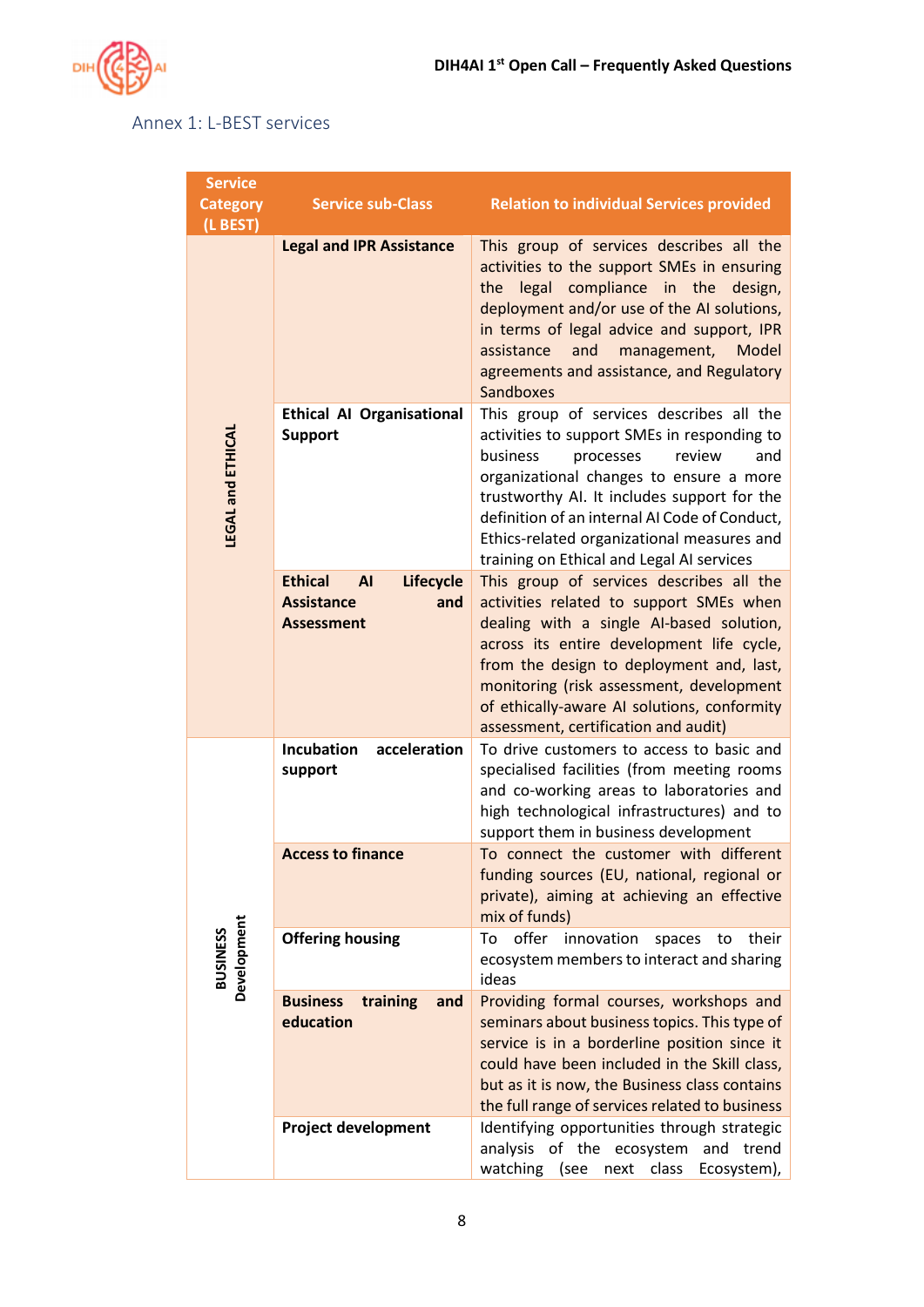

|                                  |                                                  | developing<br>proposals,<br>creating<br>new<br>consortia                                                                                                                                                                                                                                                                                                                |
|----------------------------------|--------------------------------------------------|-------------------------------------------------------------------------------------------------------------------------------------------------------------------------------------------------------------------------------------------------------------------------------------------------------------------------------------------------------------------------|
| <b>Development</b><br>ECOSYSTEM  | <b>Community building</b>                        | Mapping and engaging people to create<br>consortia, but also involving other DIHs                                                                                                                                                                                                                                                                                       |
|                                  | <b>DIH</b><br><b>Innovation</b><br>development   | This includes trend watching, to monitor<br>the market and to be updated about<br>transformation of sectors of interest and<br>latest news. These activities are strongly<br>related to Business class, since they are the<br>enablers to ideate and develop new<br>projects                                                                                            |
|                                  | <b>Ecosystem governance</b>                      | It is performed both via a structured set of<br>governance rules and via a set of KPIs in<br>order to monitor performance                                                                                                                                                                                                                                               |
| SKILLS<br>Development            | <b>Process</b><br>and<br>organisational maturity | Providing self- or guided assessments to<br>measure the company digitisation level,<br>readiness for Industry 4.0 and AI adoption.<br>Typically, such assessments are followed by<br>collaborative stage involving experts<br>a<br>where<br>the<br>roadmap<br>towards<br>transformation is defined                                                                      |
|                                  | capabilities<br><b>Human</b><br>maturity         | Measuring the level of digital/technological<br>skills at worker level. As it happens at<br>company level, the individual competence<br>assessment is followed by a strategy<br>definition to fill the gaps                                                                                                                                                             |
|                                  | <b>Skills improvement</b>                        | Providing and/or suggesting the specific<br>educational<br>programmes,<br>putting<br>at<br>disposal<br>and/or<br>identifying<br>training<br>repositories. Courses may be addressed to<br>people starting from scratch or to workers<br>who want to consolidate a competence, to<br>trainers who want to be constantly updated<br>regarding new digital and AI solutions |
| Development<br><b>TECHNOLOGY</b> | Ideas management and<br>materialisation          | Related to the first stages of the whole<br>process which ends in the implementation<br>and adoption of a digital solution. It<br>includes consultancy about new ideas,<br>feasibility<br>analysis<br>readiness<br>and<br>assessment of the specific technology to be<br>implemented                                                                                    |
|                                  | <b>Contract research</b>                         | is performed both by considering<br>It<br>collaborative R&D projects (where the<br>customer can develop the new solution<br>with the support of other partners) and by<br>supporting the customer to prepare a Proof<br>of Concept (PoC) of the solution, evaluating<br>its feasibility                                                                                 |
|                                  | <b>Provision</b><br>of<br>infrastructure         | Providing to the customer a set of tools,<br>platform, lab facilities where the solution<br>can be developed and/or tested                                                                                                                                                                                                                                              |